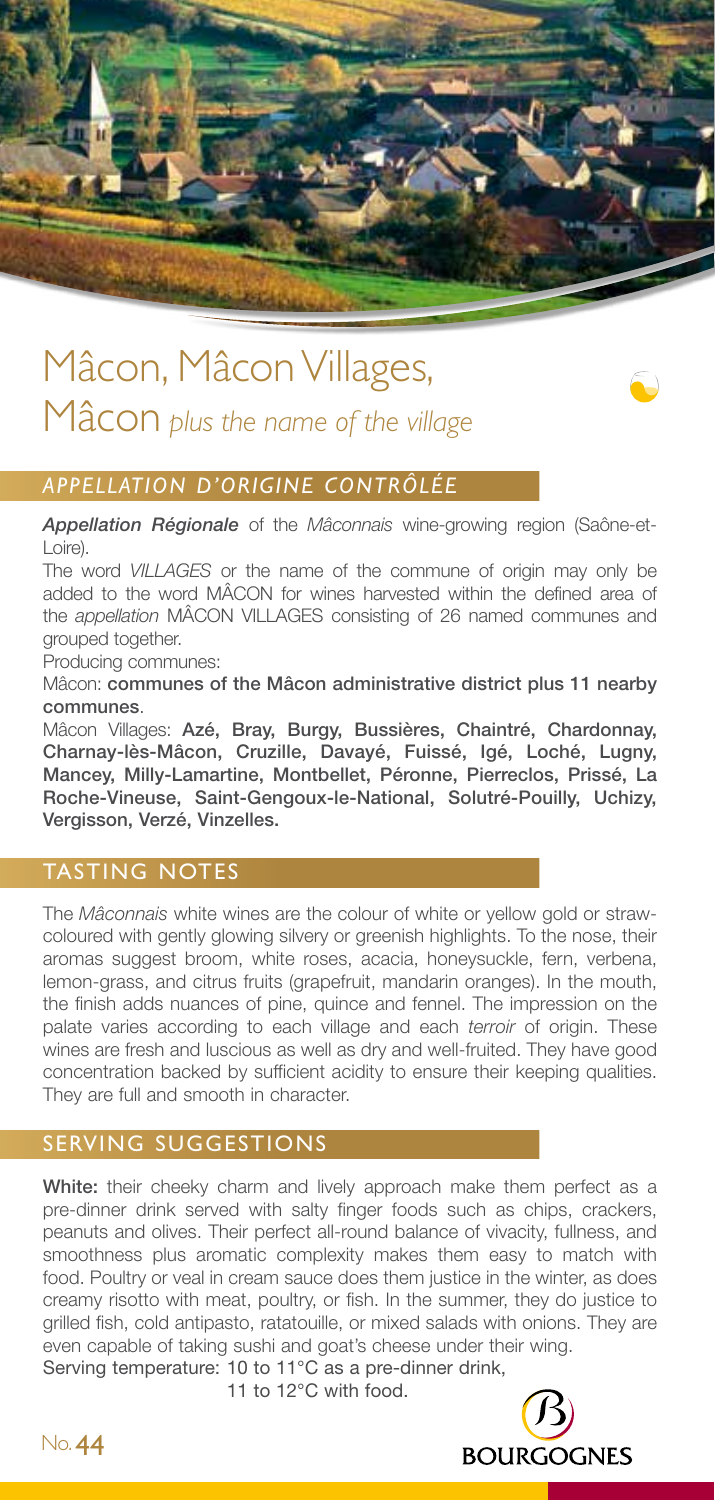

LOCATION

In this part of southern Bourgogne, the vines occupy a landscape of little hills and valleys that look as though they have been painted with a water-colorist's brush. The hills of the *Mâconnais* extend over some 40 km from the *Côte Chalonnaise* to the Rock of Solutré and are bordered on one side by the river Saône and the Grosne on the other. Vines were first planted here in Gallo-Roman times and were fostered in the Middle Ages by the powerful abbeys of Tournus and Cluny. This charming landscape was celebrated by the poet Lamartine, one of its native sons. The town of Mâcon today maintains close connections with these serene and smiling vineyards. *AOC* Mâcon dates from 1937. White wines (*Chardonnay*) grown in the *arrondissement* of Mâcon and 11 neighboring communes are entitled to the *appellations* MÂCON, MÂCON VILLAGES, or MÂCON plus the name of the village.

#### SOILS

Separated by a series of parallel faults, the hills of the *Mâconnais* are linked along axes which give them either a north/north-westerly or a south/southeasterly exposure. The vines take readily to these hillsides. Limey or calcic brown rendzinas suit the long-keeping *Chardonnay*. Elsewhere, flinty sands and clays often mixed with calcium rich rocks or sandstone pebbles favor the ready to drink *Chardonnay*.

# COLOUR(S) AND GRAPE VARIETY(IES)

#### Whites - *Chardonnay.*

### **PRODUCTION**

Area under production\*: 1 hectare (ha) = 10,000 m2 = 24 *ouvrées*. 3,767.91 ha including Mâcon: 77.64 ha. Mâcon Villages: 2,042.82 ha. Mâcon + name of the village: 1,647.45 ha.

Average annual yield\*\*: 1 hectolitre (hl) =  $100$  litres =  $133$  bottles. 228,038 hl including Mâcon: 5,022 hl Mâcon-Villages: 127,610 hl Mâcon + name of village: 95,406 hl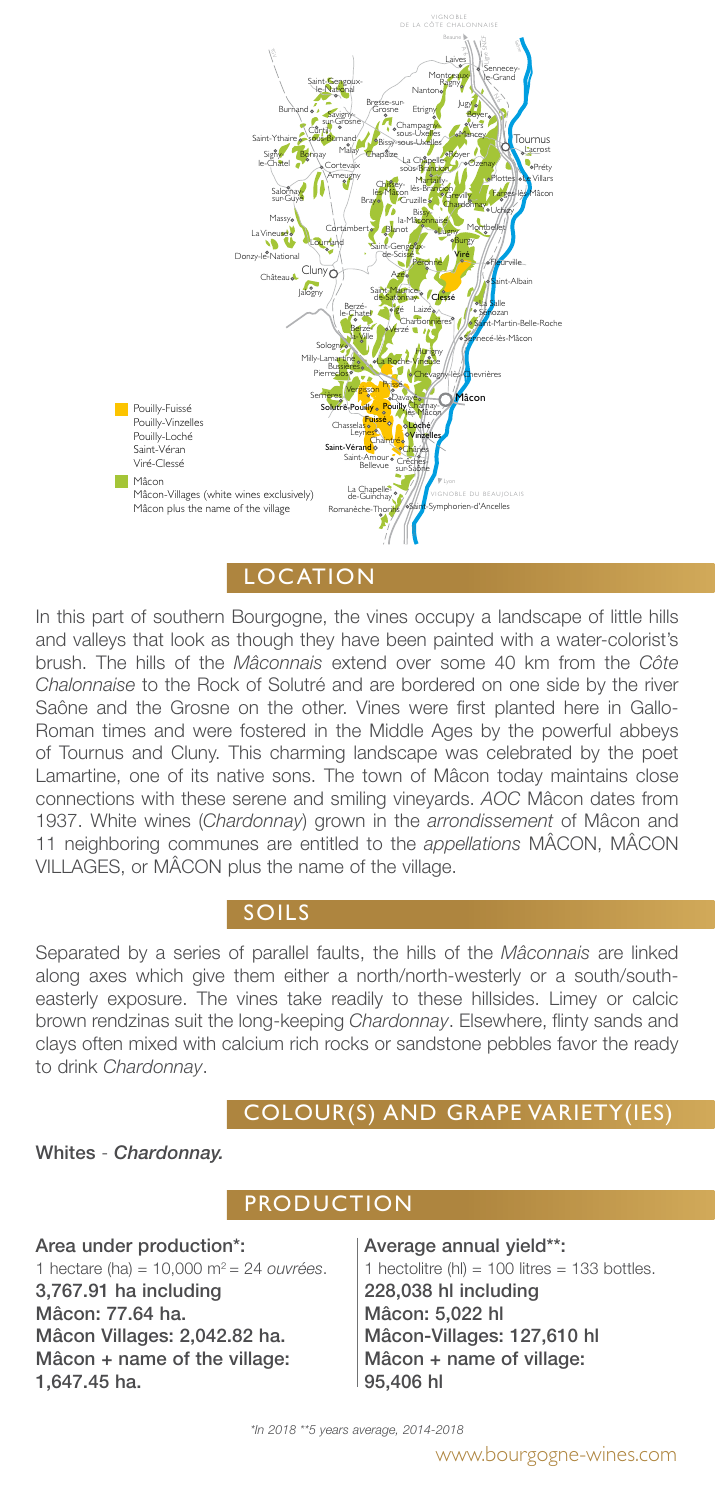

# Mâcon, Mâcon plus the name of the village



### *APPELLATION D'ORIGINE CONTRÔLÉE*

*Appellation Régionale* of the *Mâconnais* wine-growing region (Saône-et-Loire).

On the label, the name of the commune of origin may be added to the name MÂCON provided the wine is grown within the officially designated area of the 20 producing communes.

Producing communes:

*Appellation* MÂCON : communes of the Mâcon administrative district and 11 neighbouring communes.

Mâcon + villages: Azé, Bray, Burgy, Bussières, Chaintré, Chardonnay, Charnay-lès-Mâcon, Cruzille, Davayé, Igé, Lugny, Mancey, Milly-Lamartine, Péronne, Pierreclos, Prissé, La Roche-Vineuse, Serrières, Saint-Gengoux-le-National, Verzé.

### TASTING NOTES

In colour the red Mâcon range from cherry to dark ruby via deep garnet. The purplish highlights are typical of the *Gamay* grape. Aromatically, they develop accents of small red and black fruits (gooseberry, bilberry) blended with notes of underbrush, mushroom, fruit-pit and animal. As they age, they evolve towards prune and pepper. They are rich, vital, hearty, fleshy, spontaneous, joyous, and easy to like. While still young they may be a little stiff but they will soften and become suppler with time. Both the wine's structure and texture are excellent.

# SERVING SUGGESTIONS

Red: perfumed, meaty and full of life, they go marvelously well with fine *charcuterie* (hams, terrines, and *pâtés*) whose meaty and mouth-filling texture is offset by their vivacity. The same is true when they are matched with more fibrous and subtle meats such as rabbit, and boiled or braised beef. They are also perfect with burgers and tapas, which draw on their lively and appealing qualities. Mâcon wines go well with mixed summer salads, thanks to their aromatic power and their cheery character.

Serving temperature: 14 to 15°C.

*Rosé*: lively and eminently drinkable, they take their place alongside cold cuts, couscous, tajines, tabouleh, cheese-topped vegetables, omelettes, onion tarts, burgers and pizzas.

Serving temperature: 11 to 12°C.